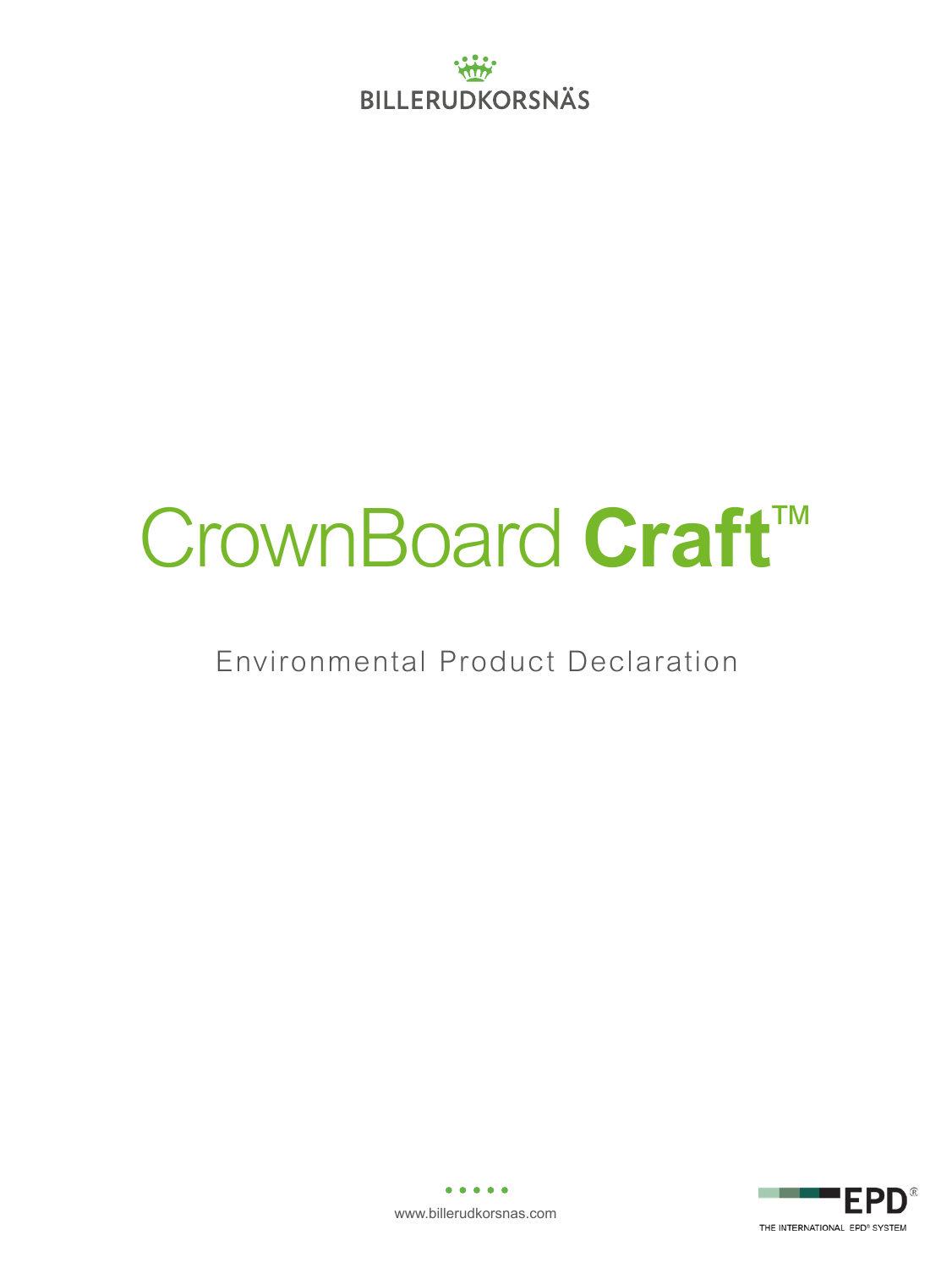## BillerudKorsnäs

**BillerudKorsnäs** focuses on offering the packaging market sustainable materials (world-leading paper and board material) and new solutions that increase customers' profitability while at the same time reducing the overall environmental impact.

BillerudKorsnäs is driven by sustainability as a natural and integral part of the whole business and value chain. The raw material comes from responsibly managed forests and manufacturing takes place in resourceefficient production units that are constantly improved to minimize their environmental impact. BillerudKorsnäs has 8 production sites in Sweden, Finland and the UK. Production capacity is close to 3,500 ktonnes. The range of products includes liquid packaging board, cartonboard, liners, fluting, sack- and kraft paper, speciality paper and pulp.

Through our products and solutions, we aim to be part of the response to the world's current major challenges.

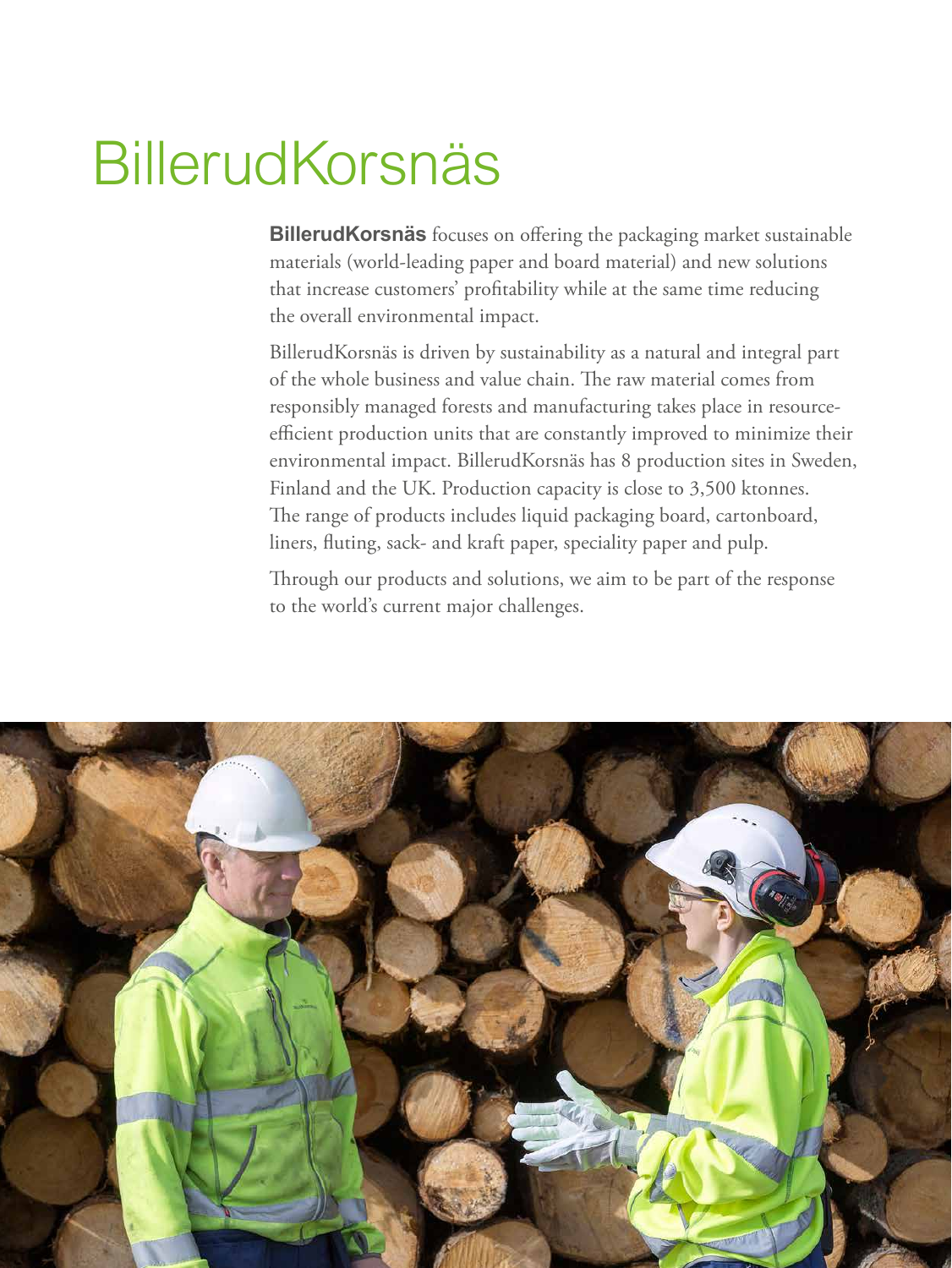BillerudKorsnäs' operations for production in Sweden, Finland and the UK are fully certified in accordance with

- ISO 9001:2008 Quality Management System
- ISO 14001:2015 Environmental Management System
- PEFC™ Chain of Custody, license code PEFC/05-33-114
- FSC® Chain of Custody, license code FSC-C004906

In addition, certifications for food safety management systems, in accordance with ISO 22000/FSSC 22000, are in place where products are aimed for food contact.

THE INTERNATIONAL EPD<sup>®</sup> SYSTEM

This is an Environmental Product Declaration for CrownBoard Craft, registered in the International EPD System (www.environdec.com). The declaration has been developed based on the results of a Life Cycle Assessment (LCA) and the Product Category Rules for Processed paper and paperboard 2010:14 version 2.11 of 2020-01-29 (UN CPC 3214). Information and data given in this EPD can be used as upstream data by a customer who will perform a new EPD within the system boundaries given in a related PCR.

PRODUCTION SITE – FRÖVI MILL





\* The PT stands for point, while gsm means grams per square metre. PT is a measure of the thickness of material (paper/ card/other packaging material). Thickness is also expressed in microns (µm), one thousandth of a millimetre.

## **DECLARATION OF CONTENTS**

Fully coated top side Top: Bleached chemical pulp Middle: CTMP Bottom: Unbleached chemical pulp

| <b>CrownBoard Craft</b>  | <b>Distribution</b> |
|--------------------------|---------------------|
| Unbleached chemical pulp | 32%                 |
| Bleached chemical pulp   | 25%                 |
| <b>CTMP</b>              | 30%                 |
| Coating/fillers          | 13%                 |

## **PRODUCT SAFETY**

To the best of our knowledge, no SVHC substances listed in the current "Candidate list of substances of very high concern" are present in products from BillerudKorsnäs Skog & industri AB mill Frövi.

## **CROWNBOARD CRAFT**

A light and very strong, coated cartonboard made of 100% primary fibres. Extremely durable, it has high compression strength, bending stiffness, and tearing resistance. The coated surface provides excellent printing results. Craft meets strict hygiene requirements and is approved for direct contact with certain food. For certification of specific food types, contact BillerudKorsnäs. Highly versatile, Craft is well suited for dry, chilled and frozen food; multipacks and displays, luxury beverages, and heavy products. Available in grammages from 245 to 460 gsm (14.4–29.3 pt / 365–745 µm).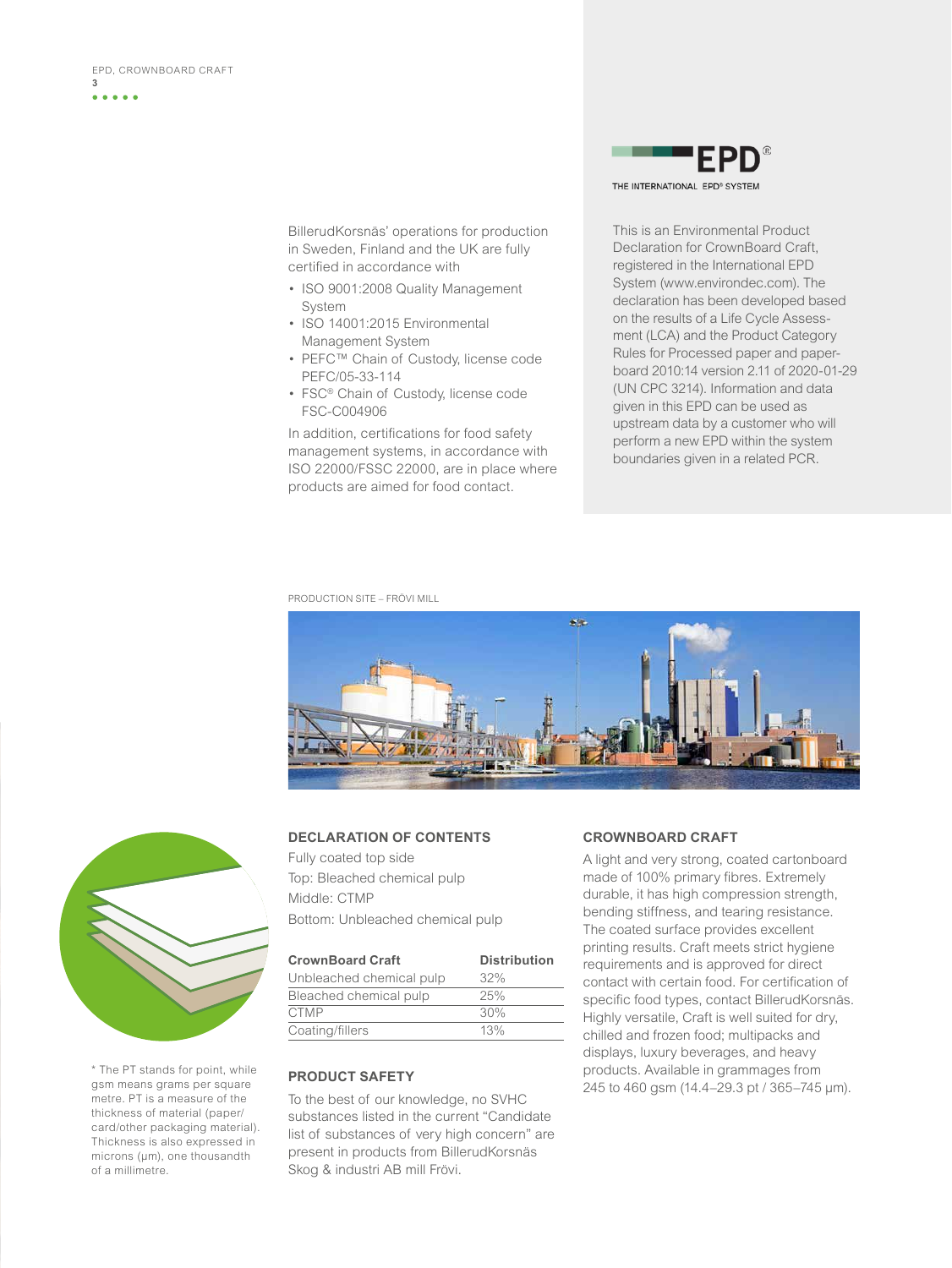. . . . .

**4**

## **SYSTEM BOUNDARIES**

The international EPD system is a hierarchic approach based on the international standards:

- ISO 9001,
- Quality management system • ISO 14001,
- Environmental management system
- ISO 14025, Type III environmental declarations
- $•$  ISO 14044 LCA – Requirements and guidelines

## **EXCLUDED LIFECYCLE STAGES:**

The following activities have not been included in the system boundaries:

- Business travel of personnel
- Travel to and from work by personnel
- The manufacturing of production equipment, buildings and other capital goods. For upstream processes, such as electricity production, these activities are however included
- Processing at the average converter, transportation to the customers and use of final product, as well as waste management of the final product

The systems are divided into three life cycle stages:

UPSTREAM: Forestry, production of fertilisers, energy wares and chemicals, auxiliary products and other raw materials, transport packaging.

CORE: Transportation of all materials (including wood) to the core processes, production of internal and external pulp, production of paper and paperboard, cutting and packing of the products and treatment of waste generated from the production processes.

DOWNSTREAM: Distribution of the product to the customer and waste management of transport packaging.



INCLUDED PROCESSES

EXCLUDED PROCESSES

## **ENVIRONMENTAL PERFORMANCE**

The environmental impact of three selected grammages representing low, medium and high grammages within the product range are presented in the graph and tables below.

The declared unit is one tonne (1,000 kg) of the product delivered at the gate of an average converter/customer in Europe.

The carbon footprint (greenhouse gas emissions over the life cycle) is presented for the two grammages covered in the following graph as global warming potential 100 years (GWP100) in kg  $CO<sub>2</sub>$  equivalents per tonne product. As an additional result, the environmental impact is presented also per 1,000 m<sup>2</sup> (as shown in the tables below).

The environmental impact of the different types of products may not be directly compared since the results are calculated per tonne of product and are not related to the same functional unit.

GREENHOUSE GAS EMISSIONS (EXCLUDING BIOGENIC CARBON), CROWNBOARD CRAFT 2018



kg CO<sub>2</sub>eq/TONNE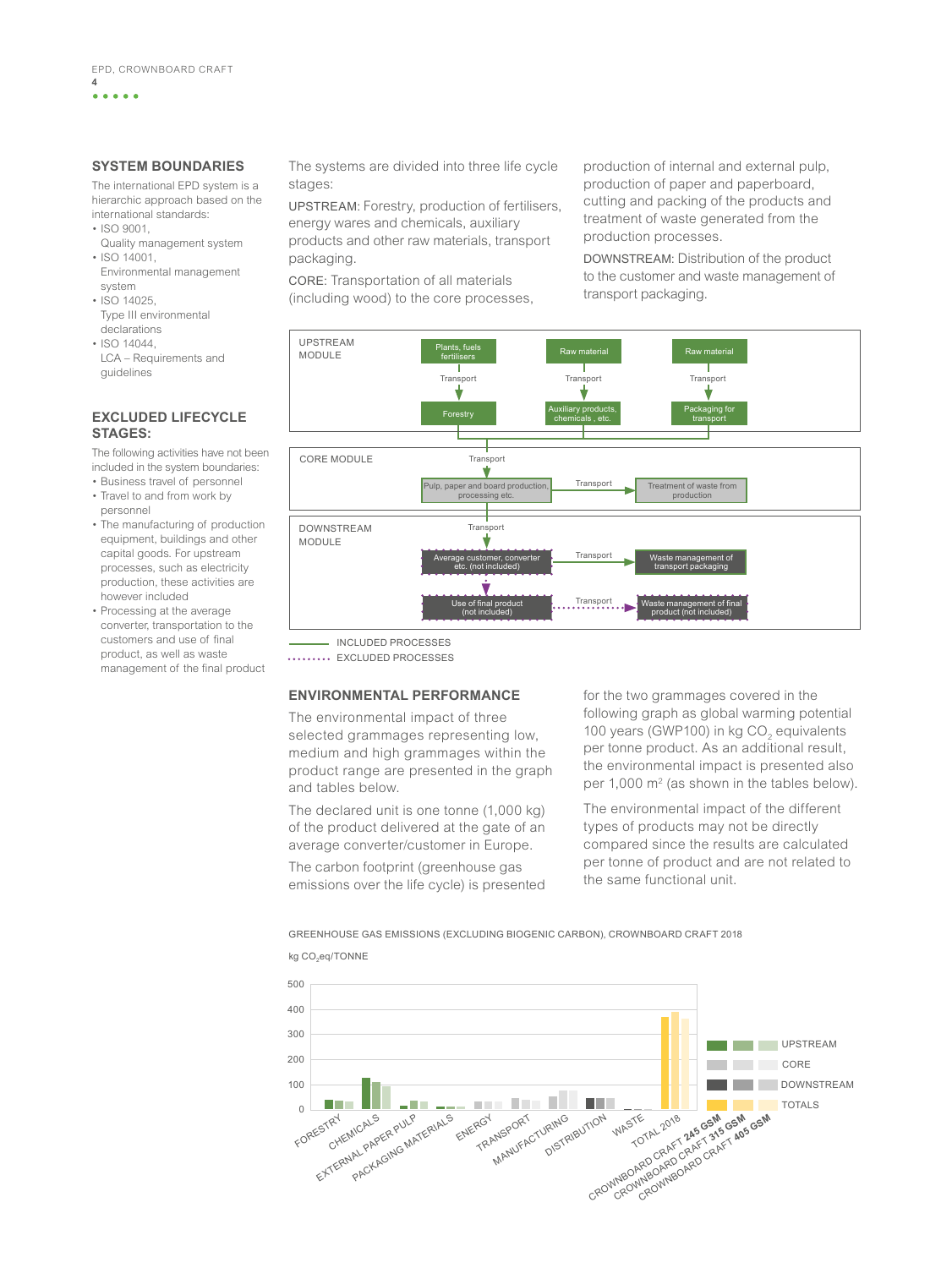**5**

## **POTENTIAL ENVIRONMENTAL IMPACT CROWNBOARD CRAFT**

The table presents the potential environmental impact per declared unit as defined by the product category rules for processed paper and paperboard (CPC 3214). Data for the calculation is taken from the actual production during 2018, without any corrections for production irregularities between grammages.

| CROWNBOARD CRAFT<br>245 GSM / 365 µM / 14.4 PT                            | <b>UPSTRFAM</b><br>ka/tonne | CORE<br>ka/tonne | <b>DOWNSTREAM</b><br>kg/tonne | <b>TOTAL</b><br>ka/tonne | <b>TOTAL</b><br>kg/1,000 m <sup>2</sup> |
|---------------------------------------------------------------------------|-----------------------------|------------------|-------------------------------|--------------------------|-----------------------------------------|
| Acidification potential (kg SO, eq.)                                      | 1.22                        | 1.49             | 0.11                          | 2.82                     | 0.69                                    |
| Eutrophication potential (kg PO <sub>4</sub> <sup>3-</sup> eq.)           | 0.35                        | 0.72             | 0.20                          | 1.27                     | 0.31                                    |
| Global warming potential (100 years)<br>incl biogenic carbon (kg CO, eg.) | $-1251.81$                  | 1429.00          | 51.20                         | 228.39                   | 55.96                                   |
| Global warming potential (100 years)<br>excl biogenic carbon (kg CO, eq.) | 190.18                      | 130.67           | 48.37                         | 369.00                   | 90.41                                   |
| Photochemical oxidant formation<br>(kg NMVOC eg.)                         | 0.94                        | 1.96             | 0.07                          | 2.97                     | 0.73                                    |

## CROWNBOARD CRAFT 315 GSM / 480 μM / 18.9 PT

| 1.24       | 1.44    | 0.11  | 2.79   | 0.88   |
|------------|---------|-------|--------|--------|
| 0.38       | 0.83    | 0.20  | 1.41   | 0.44   |
| $-1252.36$ | 1541.90 | 51.20 | 340.74 | 107.33 |
| 190.30     | 149.01  | 48.37 | 388.00 | 122.22 |
| 0.92       | 1.95    | 0.07  | 2.94   | 0.93   |
|            |         |       |        |        |

| CROWNBOARD CRAFT                                                          |            |         |       |        |        |
|---------------------------------------------------------------------------|------------|---------|-------|--------|--------|
| 405 GSM / 630 µM / 24.8 PT                                                |            |         |       |        |        |
| Acidification potential (kg SO, eg.)                                      | 1.13       | 1.28    | 0.11  | 2.53   | 1.02   |
| Eutrophication potential (kg PO, <sup>3-</sup> eg.)                       | 0.35       | 0.81    | 0.20  | 1.36   | 0.55   |
| Global warming potential (100 years)<br>incl biogenic carbon (kg CO, eq.) | $-1272.76$ | 1435.14 | 51.20 | 213.58 | 86.50  |
| Global warming potential (100 years)<br>excl biogenic carbon (kg CO, eq.) | 171.63     | 142.04  | 48.37 | 362.00 | 146.61 |
| Photochemical oxidant formation<br>(kg NMVOC eg.)                         | 0.84       | 1.77    | 0.07  | 2.67   | 1.08   |
|                                                                           |            |         |       |        |        |

## **USE OF RESOURCES**

The following tables present the total resources used in the upstream, core and downstream stages for three selected grammages representing low, medium and high grammages within the product range. Data for the calculation is taken from the actual production during 2018, without any corrections for production irregularities between grammages.

| CROWNBOARD CRAFT                  |                 |          |                   |          |              |
|-----------------------------------|-----------------|----------|-------------------|----------|--------------|
| 245 GSM / 365 µM / 14.4 PT        | <b>UPSTRFAM</b> | CORE     | <b>DOWNSTREAM</b> | TOTAI    | UNIT         |
| Material resources, renewable     |                 |          |                   |          |              |
| <b>Biomass</b>                    | 1294.34         |          |                   | 1294.34  | kg/tonne     |
| Other                             | 180.30          | 21.27    | 8.70              | 210.27   | kg/tonne     |
| Material resources, non-renewable |                 |          |                   |          |              |
| Gravel                            | 39.87           | 45.09    | 2.58              | 87.54    | kg/tonne     |
| Inert rock                        | 64.54           | 0.20     | 0.06              | 64.80    | kg/tonne     |
| Limestone (calcium carbonate)     | 150.19          | 0.45     | 0.01              | 150.65   | kg/tonne     |
| Sodium chloride (rock salt)       | 17.42           | 0.03     | 0.01              | 17.47    | kg/tonne     |
| Other                             | 11.56           | 21.52    | 0.54              | 33.62    | kg/tonne     |
| Energy resources, renewable       |                 |          |                   |          |              |
| Energy from biomass               | 346.39          | 14048.87 | 30.61             | 14425.87 | M.J/tonne    |
| Energy from hydropower            | 122.93          | 4028.36  | 37.79             | 4189.08  | MJ/tonne     |
| Other                             | 36.05           | 24.52    | 19.35             | 79.91    | MJ/tonne     |
| Energy resources, non-renewable   |                 |          |                   |          |              |
| Crude oil (resource)              | 1597.13         | 1425.32  | 310.22            | 3332.66  | MJ/tonne     |
| Hard coal (resource)              | 342.72          | 40.51    | 91.77             | 475.00   | M.J/tonne    |
| Natural gas (resource)            | 1200.59         | 65.65    | 57.36             | 1323.60  | MJ/tonne     |
| Uranium (resource)                | 436.40          | 290.49   | 161.56            | 888.45   | MJ/tonne     |
| Other                             | 131.53          | 6.76     | 113.51            | 251.80   | MJ/tonne     |
| Secondary resources               |                 |          |                   |          |              |
| Electricity use at manufacturing  |                 | 941.39   |                   | 941.39   | kWh/tonne    |
| Water use                         |                 |          |                   |          |              |
| Total water use                   | 26.67           | 74.43    | 0.18              | 101.27   | $m^3$ /tonne |
| Water use at manufacturing        |                 | 43.30    |                   | 43.30    | $m^3$ /tonne |
|                                   |                 |          |                   |          |              |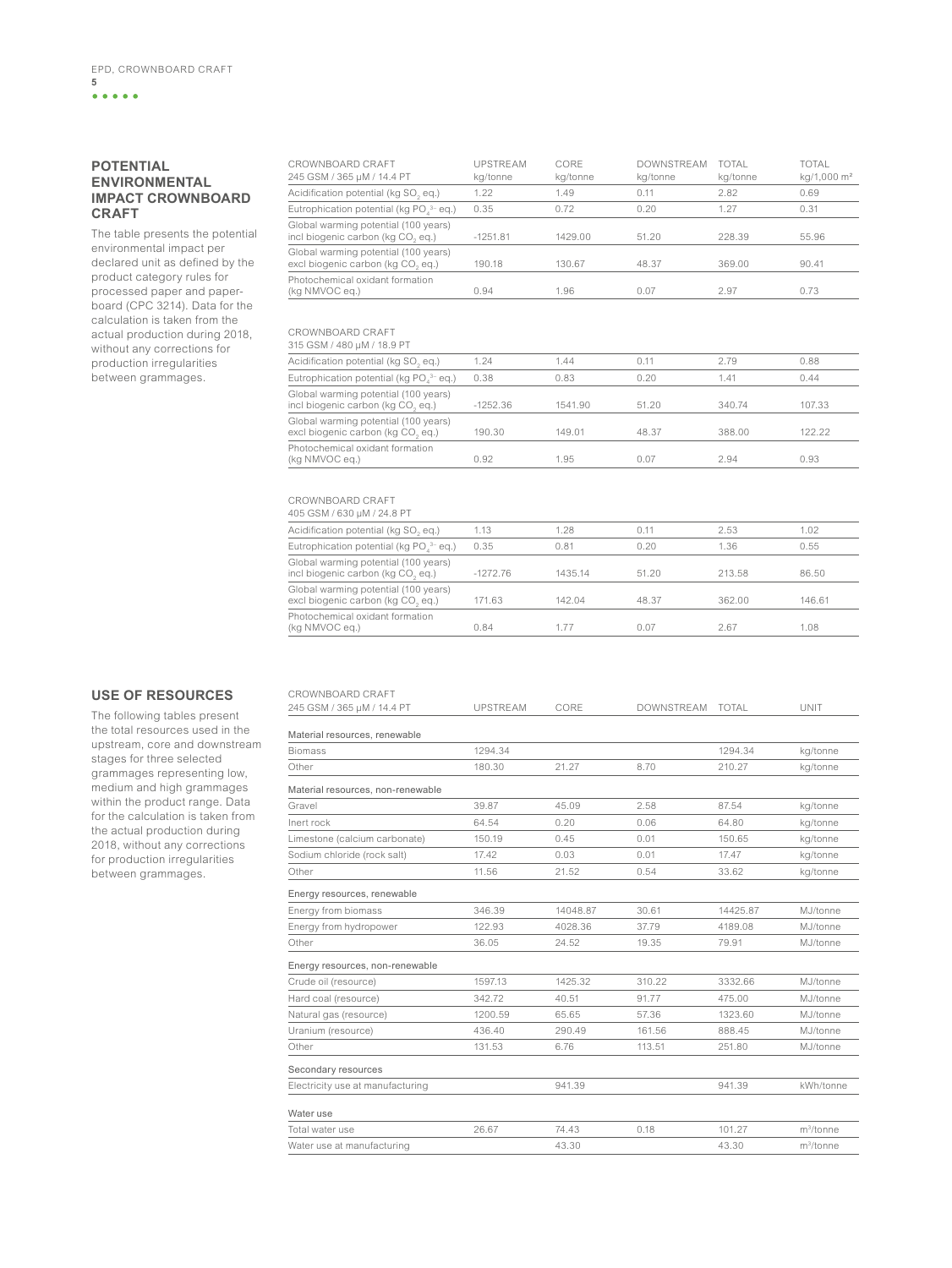**6**<br>**6**<br>**00000** 

| CROWNBOARD CRAFT<br>315 GSM / 480 µM / 18.9 PT              | <b>UPSTREAM</b> | CORE         | DOWNSTREAM   | <b>TOTAL</b>                     | UNIT                  |
|-------------------------------------------------------------|-----------------|--------------|--------------|----------------------------------|-----------------------|
| Material resources, renewable                               |                 |              |              |                                  |                       |
| <b>Biomass</b>                                              | 1339.06         |              |              | 1339.06                          | kg/tonne              |
| Other                                                       | 173.65          | 36.98        | 8.70         | 219.34                           | kg/tonne              |
|                                                             |                 |              |              |                                  |                       |
| Material resources, non-renewable<br>Gravel                 | 42.38           | 61.07        | 2.58         | 106.03                           |                       |
| Inert rock                                                  | 54.99           | 0.38         | 0.06         | 55.42                            | kg/tonne<br>kg/tonne  |
| Limestone (calcium carbonate)                               | 118.81          | 0.49         | 0.01         | 119.31                           | kg/tonne              |
| Sodium chloride (rock salt)                                 | 20.13           | 0.04         | 0.01         | 20.19                            | kg/tonne              |
| Other                                                       | 13.16           | 22.87        | 0.54         | 36.56                            | kg/tonne              |
|                                                             |                 |              |              |                                  |                       |
| Energy resources, renewable                                 |                 |              |              |                                  |                       |
| Energy from biomass                                         | 339.18          | 15072.12     | 30.61        | 15441.90                         | MJ/tonne              |
| Energy from hydropower                                      | 134.24          | 4234.69      | 37.79        | 4406.73                          | MJ/tonne              |
| Other                                                       | 39.17           | 43.02        | 19.35        | 101.53                           | MJ/tonne              |
| Energy resources, non-renewable                             |                 |              |              |                                  |                       |
| Crude oil (resource)                                        | 1513.69         | 1636.81      | 310.22       | 3460.71                          | MJ/tonne              |
| Hard coal (resource)                                        | 376.93          | 56.59        | 91.77        | 525.29                           | MJ/tonne              |
| Natural gas (resource)                                      | 1075.90         | 81.30        | 57.36        | 1214.56                          | MJ/tonne              |
| Uranium (resource)                                          | 504.45          | 504.28       | 161.56       | 1170.29                          | MJ/tonne              |
| Other                                                       | 155.43          | 9.55         | 113.51       | 278.50                           | MJ/tonne              |
| Secondary resources                                         |                 |              |              |                                  |                       |
| Electricity use at manufacturing                            |                 | 968.06       |              | 968.06                           | kWh/tonne             |
|                                                             |                 |              |              |                                  |                       |
| Water use                                                   |                 |              |              |                                  |                       |
| Total water use                                             | 21.49           | 76.91        | 0.18         | 98.58                            | m <sup>3</sup> /tonne |
| Water use at manufacturing                                  |                 | 40.70        |              | 40.70                            | $m^3$ /tonne          |
| 405 GSM / 630 µM / 24.8 PT<br>Material resources, renewable | <b>UPSTREAM</b> | CORE         | DOWNSTREAM   | <b>TOTAL</b>                     | UNIT                  |
| <b>Biomass</b>                                              | 1224.82         |              |              | 1224.82                          | kg/tonne              |
| Other                                                       | 162.73          | 37.97        | 8.70         | 209.40                           | kg/tonne              |
|                                                             |                 |              |              |                                  |                       |
| Material resources, non-renewable                           |                 |              |              |                                  |                       |
| Gravel                                                      | 39.99           | 60.36        | 2.58         | 102.93                           | kg/tonne              |
| Inert rock                                                  | 47.42           | 0.38         | 0.06         | 47.86                            | kg/tonne              |
| Limestone (calcium carbonate)                               | 94.16<br>18.55  | 0.50<br>0.04 | 0.01<br>0.01 | 94.66<br>18.61                   | kg/tonne              |
| Sodium chloride (rock salt)<br>Other                        | 12.03           | 23.26        | 0.54         | 35.82                            | kg/tonne              |
|                                                             |                 |              |              |                                  | kg/tonne              |
| Energy resources, renewable                                 |                 |              |              |                                  |                       |
| Energy from biomass                                         | 320.44          | 13992.32     | 30.61        | 14343.38                         | MJ/tonne              |
| Energy from hydropower                                      | 124.89          | 4329.16      | 37.79        | 4491.84                          | MJ/tonne              |
| Other                                                       | 35.30           | 44.01        | 19.35        | 98.66                            | MJ/tonne              |
| Energy resources, non-renewable                             |                 |              |              |                                  |                       |
| Crude oil (resource)                                        | 1353.79         | 1547.88      | 310.22       | 3211.89                          | MJ/tonne              |
| Hard coal (resource)                                        | 349.03          | 55.27        | 91.77        | 496.06                           | MJ/tonne              |
| Natural gas (resource)                                      | 924.06          | 77.89        | 57.36        | 1059.30                          | MJ/tonne              |
| Uranium (resource)                                          | 462.28          | 515.11       | 161.56       | 1138.95                          | MJ/tonne              |
| Other                                                       | 141.30          | 9.26         | 113.51       | 264.07                           | MJ/tonne              |
| Secondary resources                                         |                 |              |              |                                  |                       |
| Electricity use at manufacturing                            |                 | 988.33       |              | 988.33                           | kWh/tonne             |
| Water use                                                   |                 |              |              |                                  |                       |
| Total water use                                             | 17.34           | 74.56        | 0.18         | 92.08                            | m <sup>3</sup> /tonne |
|                                                             |                 |              |              |                                  |                       |
| Water use at manufacturing                                  |                 | 38.50        |              | 38.50                            | $m^3$ /tonne          |
|                                                             |                 |              |              | CROWNBOARD CROWNBOARD CROWNBOARD |                       |

|                 |                                                         | 17111788131712171717 17111788131712171717 17111788131717171717 |           |          |
|-----------------|---------------------------------------------------------|----------------------------------------------------------------|-----------|----------|
|                 | CRAFT                                                   | CRAFT                                                          | CRAFT     |          |
|                 | 245 GSM /                                               | 315 GSM /                                                      | 405 GSM / |          |
| WASTE           | 365 µM / 14.4 PT 480 µM / 18.9 PT 630 µM / 24.8 PT UNIT |                                                                |           |          |
| Hazardous waste | 0.14                                                    | 0.14                                                           | 0.14      | kg/tonne |
| Other waste     | 212.95                                                  | 167.80                                                         | 132.31    | kg/tonne |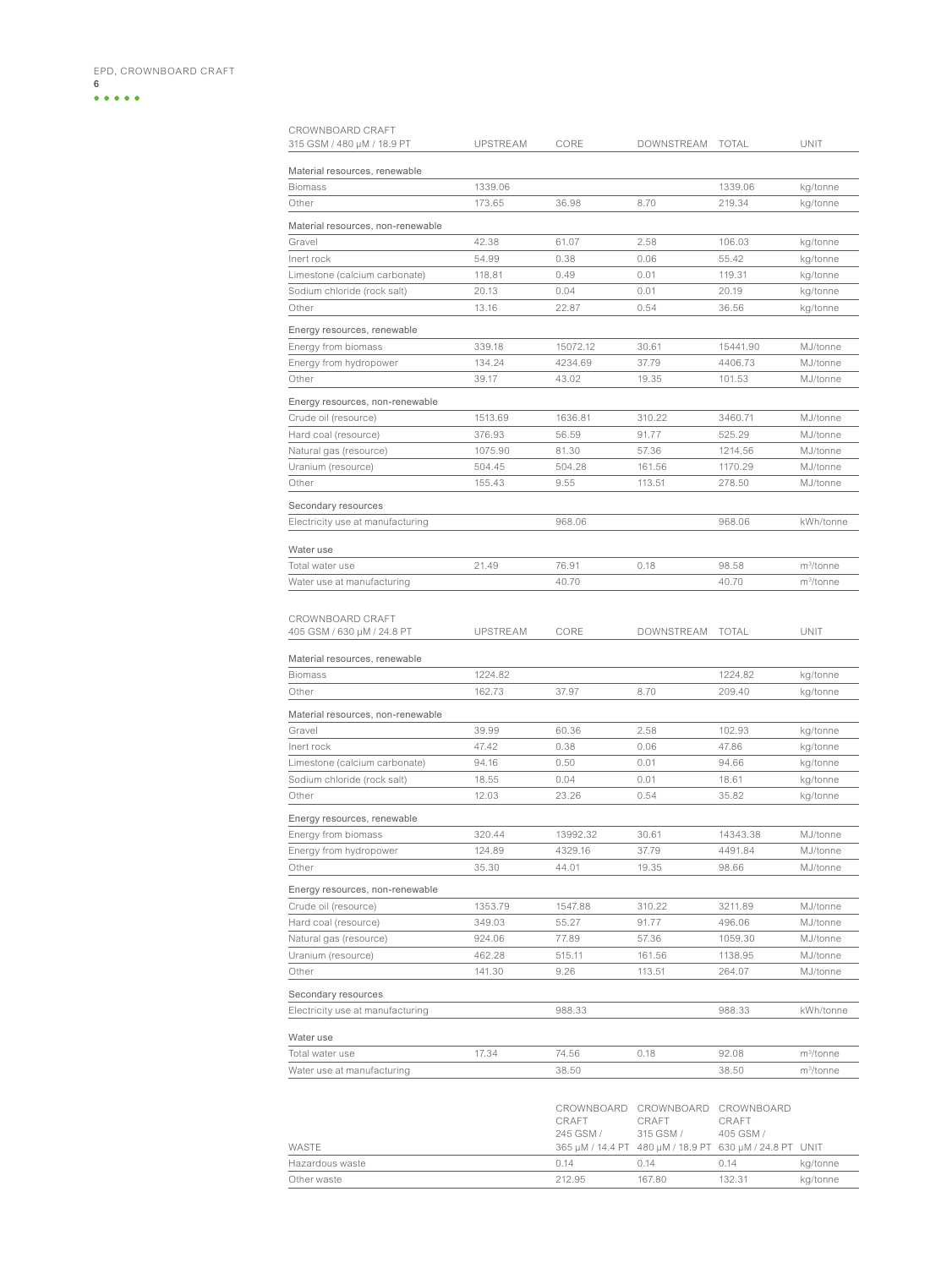EPD, CROWNBOARD CRAFT

**7**



## **ADDITIONAL ENVIRONMENTAL INFORMATION: POTENTIAL ENVIRONMENTAL GAIN**

## **Sustainable forestry**

Swedish and European laws and regulations for forestry constitute the minimal level of requirements for BillerudKorsnäs. The company's production units are certified according to FSC® Chain of Custody and PEFC™, which both demonstrate traceability. In Sweden, the forest growth rate is higher than the harvest rate, leading to a net removal of  $CO<sub>2</sub>$  from the atmosphere. The high growth rate is a result of long-term sustainable forest management practices.

## **Recyclability and recovery**

CrownBoard Craft is recoverable through material recycling and energy recovery in accordance with the material requirements in EN 13430:2004 and EN 13431:2004. In many countries, paper and board is one of the most recycled materials.

## **Waste handling**

All board and paper products produced by BillerudKorsnäs meet the targets specified in the EU's waste management hierarchy within the EU Waste Framework Directive 2008/98/EC as well as the essential requirements of the EU Packaging Waste Directive 94/62/EC.

## **Biodegradability**

BillerudKorsnäs products are based on pulp consisting of cellulose, hemicellulose and some lignin which will be degraded by microorganisms in nature. The decomposition time required depends on several factors such as temperature, humidity, microbiological activity, and pH. For a product to be classified as biodegradable, at least 90% shall be biodegraded under aerobic conditions, according to the standard EN 13432:2000. As this varies between products and grammages, more information is provided by BillerudKorsnäs upon request.

## **Product waste minimisation**

All products produced are based on primary fibres with high strength properties. Strong packaging protection keeps product damage and food waste to a minimum in demanding supply chains.

## **Substitution effect**

Using BillerudKorsnäs' paper and board products means that products based on higher use of fossil energy are replaced, or substituted. While not a part of official climate reporting, the climate effect from substitution is important as it means that the substituted fossil energy sources stay underground.

## **BILLERUDKORSNÄS' CLIMATE TARGETS**

BillerudKorsnäs is actively pursuing improvement to minimise the environmental impact from all parts of the operations. It is BillerudKorsnäs' vision to entirely phase out fossil fuels from the production. To this end, the company replaces fossil fuels with bioenergy and continually invests in process optimisation to decrease the use of resources and increase energy efficiency.

BillerudKorsnäs' climate targets are aligned with the Paris Agreement and approved by the Science Based Targets initiative. The approval scientifically ensures that the company contributes to the global work to minimise greenhouse gas emissions and to combat global warming. Updated information on the targets is found in BillerudKorsnäs' Annual and Sustainability Report.

## **DEFINITIONS**

## **Acidification**

Decrease of the pH value in terrestrial and water systems.

## **CTMP and BCTMP**

CTMP, chemi-thermomechanical pulp, is a reinforced pulp with a unique combination of flexibility, strength, and stiffness. B stands for bleached.

## **Eutrophication**

Eutrophication is the disturbance of the nutritional balance in the soil and waters due to an added amount of nutrition. In aquatic systems, this leads to increased production of biomass, which may lead to oxygen deficiency and fewer living organisms.

## **Global warming potential**

Global warming is caused by increases in the atmospheric concentration of carbon dioxide  $(CO_2)$ and other greenhouse gases, such as methane and nitrous oxide, that absorb and reflect heat. The global warming potential (GWP) is declared as  $CO<sub>2</sub>$ equivalents. The amount of biogenic carbon  $(CO<sub>2</sub>eq.)$  presented is captured from the atmosphere by forest growth during the upstream phase and stored in the specific product as carbon until it is released again during later stages. Carbon is still stored in the product when it reaches the customer.

## **Hazardous waste**

Wastes such as chemical waste, used oil, soot and radioactive waste from the production of nuclear power are classified as hazardous.

## **Photochemical oxidant formation**

Hydrocarbons and volatile organic carbons (VOCs) contribute to ground level ozone formation, which has toxic effects on humans and vegetation.

## **PCR**

Product Category Rules specify Environmental Product Declaration requirements for a specified sector or product category. See www.environdec.com